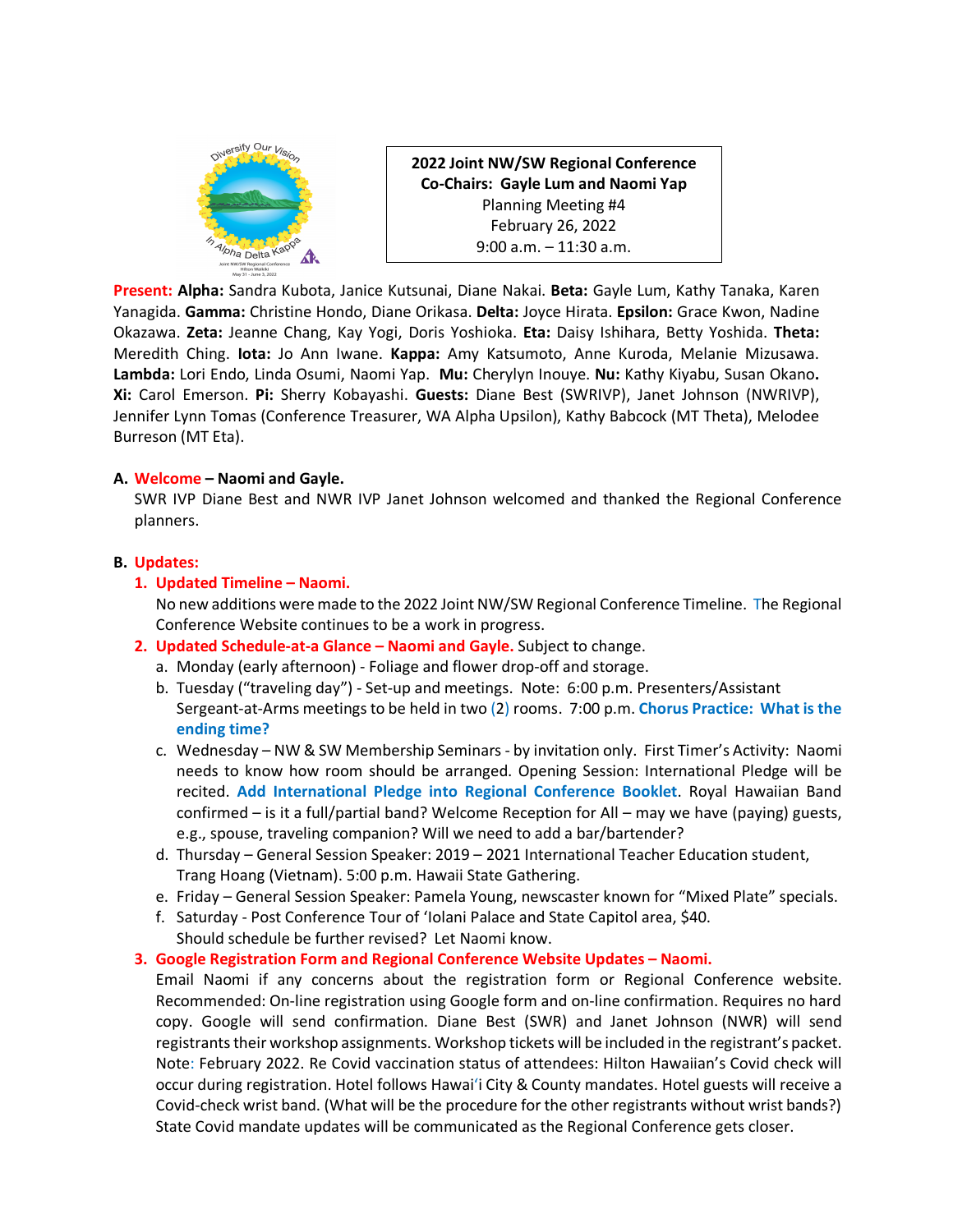Grace Kwon: Re Chorus: For safety, singers will be required to wear masks.

### **4. Keynote Speakers on Diversity – Gayle.**

Keynote Speakers include Karen Victor, Trang Hoang, and Pamela Young. Mollie Acosta and Catherine Payne will give short Welcome Addresses.

### **C. Committee Reports – Questions and Concerns:**

## **1. PHOTOGRAPHY – ZETA**

- Q: Would the banner be used elsewhere beside group picture-taking?
- A: Possibly at Registration? Good idea! Any suggestions?

## **2. WORKSHOP/CULTURAL FAIR -- ETA**

- Q: Workshops with limited number of participants: Masks & Traditions of Native American Indians – 20 and Easy Kupeʻe (Floral Wristlet) – 40. Who assigns workshop selection?
- A: IVPs Diane Best and Janet Johnson.
- Q: Workshop Evaluation: Who prepares them? Where or who distributes them? Will it be in the booklet? Will we need to provide an envelope for each workshop session?
- A: The Evaluation Committee will be making the evaluations. Workshop facilitators will distribute the evaluations as sisters enter the room, have them fill it out at the end of the workshop, and collect the evaluations as they exit the room. The Evaluation Committee or cadre will provide the envelopes as needed.
- Q: Gifts for presenters: When will it be given to the presenters? Do all general workshop presenters and membership seminar training presenters receive a Gift Bag?
- A: A presenter receives her gift bag at the end of the workshop. For membership seminar training presenters or sisters presenting multiple workshops, they should receive their gift (or goodie) bag during their last workshop presentation since they will be receiving only one (1) gift bag.
- Q: Should a table be set up for presenters to meet with their host(s) when they arrive?
- A: Yes, a table will be set up for presenters to sign-in and will be located by the Registration table.
- Q: Hilton has provided us with each room's capacity for classroom style (round or rectangular tables) and theater style (no tables, just rows of chairs). Could we be invited to the next visit of the hotel to get a better picture of seating arrangements and capacity?
- A: Yes, that can be arranged. Possibly on Monday, the 28<sup>th</sup> of March. Note: Hilton needs to know room set-up in advance; if last minute notice, charge is \$250.

### **3. COURTESY & ALOHA – KAPPA**

- Q: HI We need to know if our committee is responsible for 7 or 10 gift baskets? This is doable since Montana has already created 5 baskets and we have 3 in progress. However, since each basket will contain between \$25 - \$35 worth of items (mostly donated), we do need to know how many to prepare.
- A: Since Executive Board Members (Chairman of the Board Bev Card, International President Mollie Acosta, International President-elect Ann Marie Brown) are attending, the cadre felt that we should give them a basket. In addition, it would be nice to present Immediate Past IVPs Kitty Nutting and Susan Rae Long with a basket since their conference was cancelled. A total of 12 baskets are now being requested. Montana and Hawaiʻi will make 6 baskets each. If additional money is needed, please let Naomi and Gayle know.

Jenni Tomas: If any committee has already incurred expenses, request/send/email reimbursement form to Jenni. Naomi will also post reimbursement form on Regional Conference website.

Comment(s): Add Judy Ganzert International Past President and 2-year Board Member, Kim Mathias -- they are also workshop presenters.

Q: Do we need thank you cards to go along with the gift baskets?

A: Yes, thank you, that would be nice!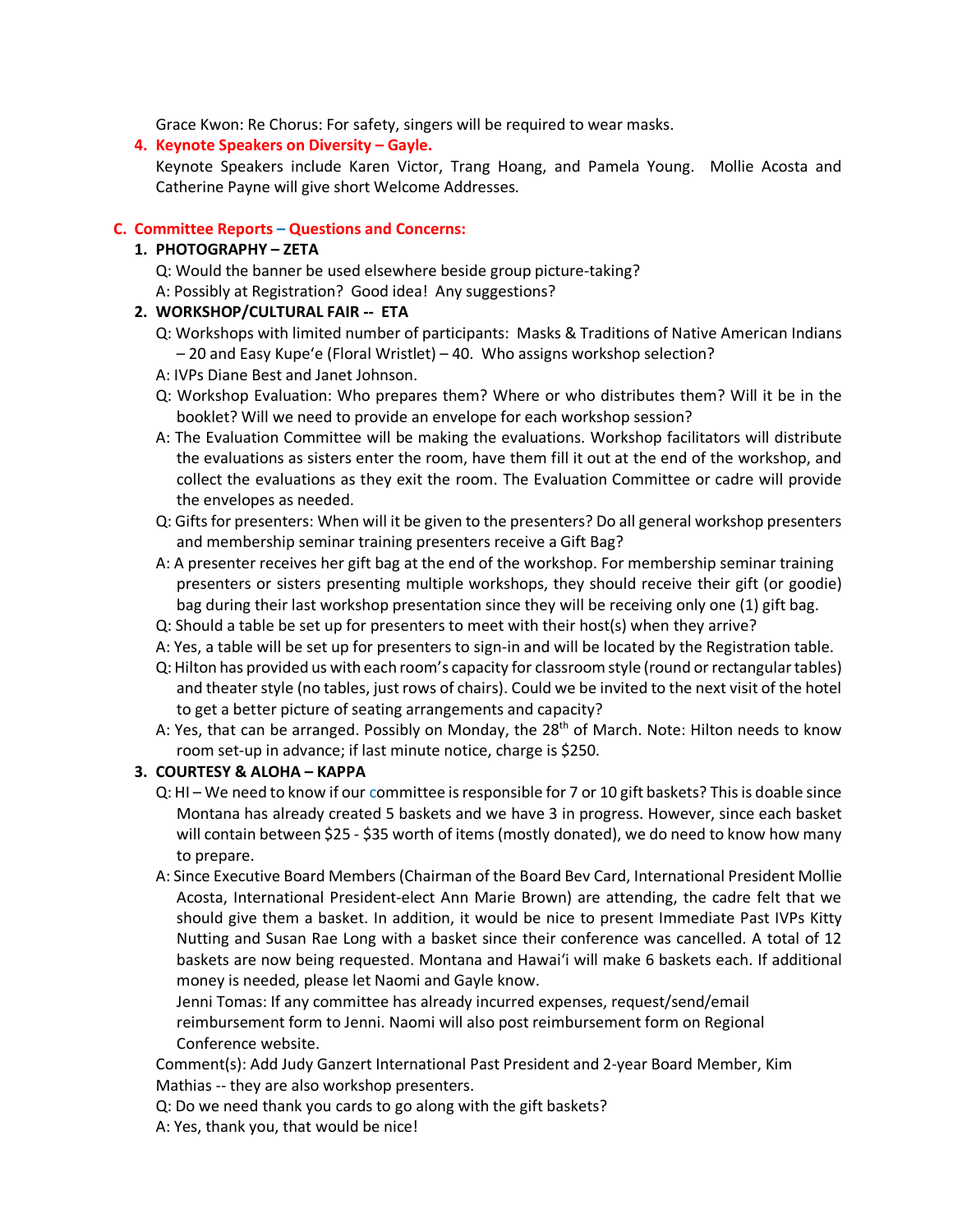# **4. BOOKLET – LAMBDA**

C: Unable to meet March 15<sup>th</sup> deadline for completion before editing. Less time to edit. A: Do not worry, everything will work out.

# **5. BANQUET – XI, MU, MT**

- Q: When will we be able to get the confirmed attendance countso purchases, acquisitions, logistics for evening can be finalized?
- A: A tentative count can be given after the early registration date of March  $31<sup>st</sup>$ . Updates can be given every 2 weeks or sooner.
- Q: What about AV arrangements (especially for entertainment portion of program)?
- A: You may give your AV requests to Naomi or Gayle.
- C: Timing and flow of all aspects of the banquet, i.e., welcome and Introductions; dinner blessing, serving, clearing; Hawaii entertainment portion; Closing with announcements, acknowledgements, song. Janet Johnson: International Representative, Bev Card, may want to speak at beginning or end of Banquet.
- Q: Cherylyn: Is Banquet an appropriate time for speaking?
- C: Carol E.: Limited time on Banquet schedule a speaker may feel rushed.
- C: Carol E.: Can Hawaiʻi State group photo be scheduled earlier so Banquet Committee can make banquet preparations?

## **6. SWR LUNCHEON - PI**

- Q: Will we have access to the guest list for table assignments?
- A: A tentative list can be given after the early registration date of March  $31^{st}$ . Updates can be given every two weeks.
- Q: What will the turnout be due to Covid? We are planning for 200-300 attendees.
- A: You can project for approximately 200 attendees since NW will be having their own luncheon. A more accurate number will be given as the Conference date draws nearer.
- C: Cost is high (for attendance, hotel, parking) that chapter members may not be able to stay/attend. Trying to figure out a way to help with set up.

Naomi: Added info. Hotel Kamaaina rate = \$179/rm w/no resort fee and free parking. However, Kamaʻaina rate not applicable May 31 – June 1 - to be confirmed. During that time, least expensive room is \$285 w/3% surcharge.

### **7. STATE SALES - GAMMA**

Q: Is the Palace Lounge 4:00 – 5:00 p.m. to store our sales items? We need 8-9 tables.

A: ʻIolani VII will be used as our office where states may store their items and you may organize your area of the room. Sales are scheduled Tuesday from 4:00 – 8:30 p.m. in the Palace Lounge. You may start selling at this time.

# **8. PRE-POST TOURS - KAPPA**

- Q: Whether the original Google Form link for volunteers is still working.
- A: This is the new link: https://forms.gle/s4AMmZnsT6awpAm
- C: Clarify that ʻIolani Palace Tour chaperones (3-6) don't sign up on the registration form, but must sign up on the volunteer form and will only pay for the kamaʻaina tour rate of \$11.95 directly to Lori Chun once they are confirmed as Palace Tour chaperones. Lori will confirm with the first 6 to sign up and notify others in case they want to sign up for the tour itself. Note: Both are our special group rates, which are \$10 less than the regular price.

### **9. REGISTRATION**

C: We are hoping that we will be able to meet in-person.

# **10. PARADE**

- C: Kathy Babcock will be collecting the Power Point slides and putting them into a file to send to Naomi.
- **11. CULTURAL FAIR**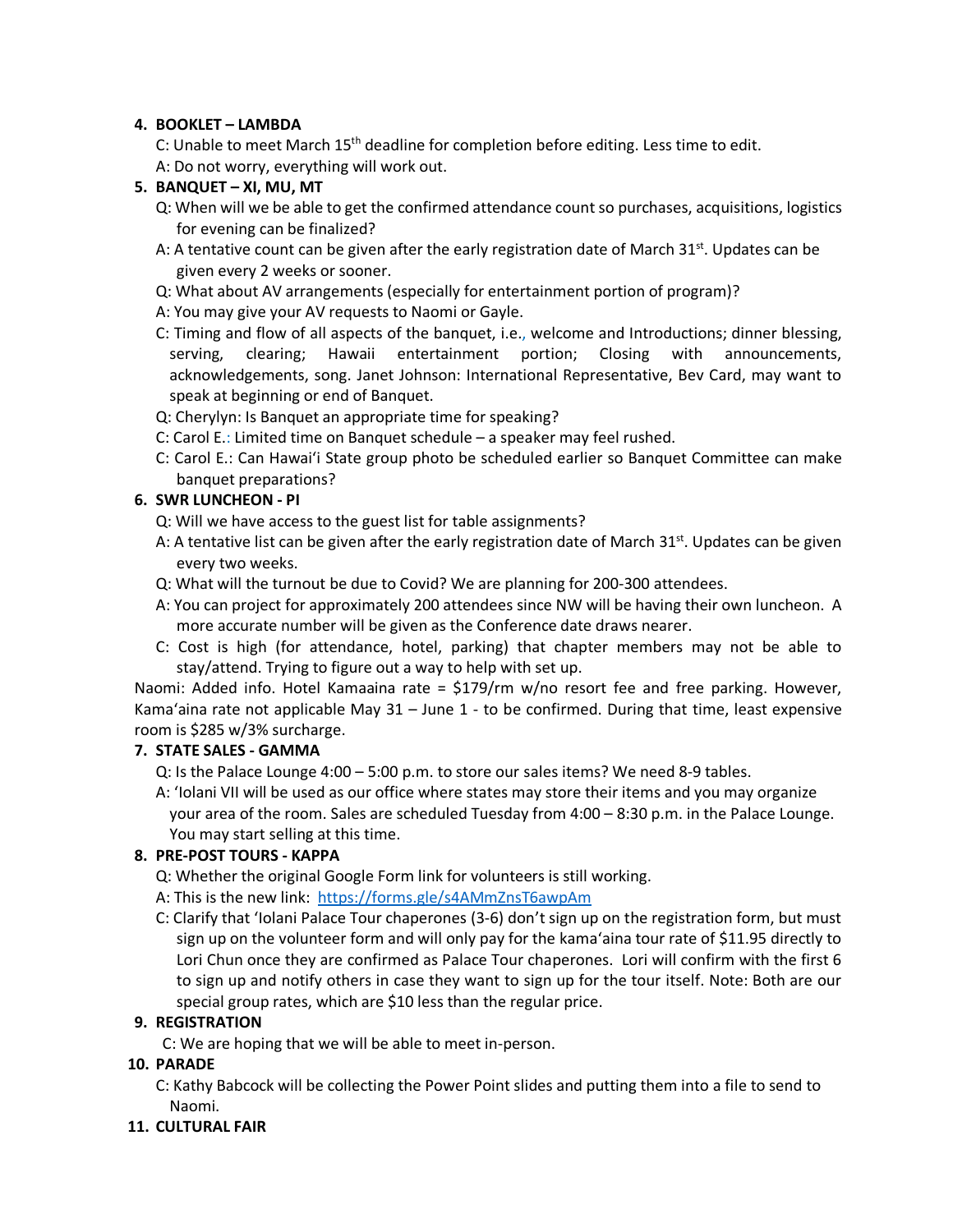Susan Okano, incoming HA∆K State President will be Chair of the Cultural Fair.

C: Need to inform participants of Hotel requirements should they want to bring in food items.

C: Gayle: pre-packaged food items from businesses are allowed.

## **D. Committee Reports**

**Note:** Complete Committee Reports on HA∆K website.

## **1. Altruistic Project (HUGS).** Kathy Kiyabu, Nu

No report. Waiting for registration count before purchasing items. Joan Naguwa, Executive Director from HUGS will speak and receive the donation check. HUGS donation checks – Kathy will get back to Jenni T. re HUGS checks.

**2. Archives.** Kay Yogi, Zeta

Names and addresses are needed for State Presidents and Australia representative.

## **3. Banquet.** Carol Emerson, Xi. Cherylyn Inouye

Banquet details still a work in progress. Waiting for registration count to do purchases. Comment: Could speakers be worked into another time during the business session rather than during the Banquet?

### **4. Booklet.** Lori Endo, Lambda

Welcome letters received from Governor of Hawaiʻi and Mayor of Honolulu.

Pages will be created from now till March 15<sup>th</sup> deadline. If deadline cannot be met, please inform Lori and Linda Osumi. Note: Draft to be reviewed by Naomi, Gayle, Diane Best and Janet Johnson, from March  $15^{\text{th}}$  – April  $15^{\text{th}}$ .

## **5. State Sales.** Christine Hondo, Gamma

When is the set-up time? Setting up display and selling will be at the same scheduled time in the Palace Lounge. ʻIolani Suite #7 – secured room - will be for storage (not advertised); someone will be manning the room.

# **6. Courtesy & Aloha Gifts.** Anne Kuroda, Kappa. Melodee Burreson, MT Co-chair.

Need to know exact number of gift baskets needed. Bags and gift baskets will be put together in April. Items have been donated, crafted. Naomi: Exact number not known at this time.

Melodee: 50 presenter gifts to be shipped. For six (6) gift baskets – waiting to purchase last minute gifts. Some items to be shipped to Naomi.

### **7. Evaluation.** Kay Yogi, Zeta.

Diane Best has sent copy of a regional evaluation form to Kay. Evaluation form will be placed on the Regional Conference website. Workshop attendees will receive printed 1/2-sheet evaluation form to fill out before exiting the workshop.

# **8. First-timers Activity.** Sandie Kubota, Eta

Tri-fold pamphlet, including Hawaiian words and places to visit will be placed in the Welcome Bags. Presently working on ice-breaker worksheet and fraternity activity.

# **9. Flower Arrangements.** Joyce Hirata, Delta

Floral arrangements will be kept in room with stage area, head table and registration table. Joyce requests being part of the Monday group that is gathering the foliage. Delta Chapter is willing to be responsible for any expenses exceeding the \$100 budget.

# **10. Lei.** Jo Ann Iwane, Iota

Need someone on Oahu willing to purchase the fresh flower lei. Budget is \$300.

# **11. Music.** Meredith Ching, Theta. Grace Kwon, Epsilon.

Songs to be printed in Regional Conference Booklet. Words will also be projected on-screen. Words to song will be placed on NW/SW Regional Conference website – see Resources. Note: Words to song(s)/file will be emailed to Naomi by May  $1<sup>st</sup>$ . Also, technical assistant(s) need song schedule. Naomi: Seeking additional tech assistants for other committees.

Grace: Chorus practice(s) will be in April via Zoom. Shared chorus leadership.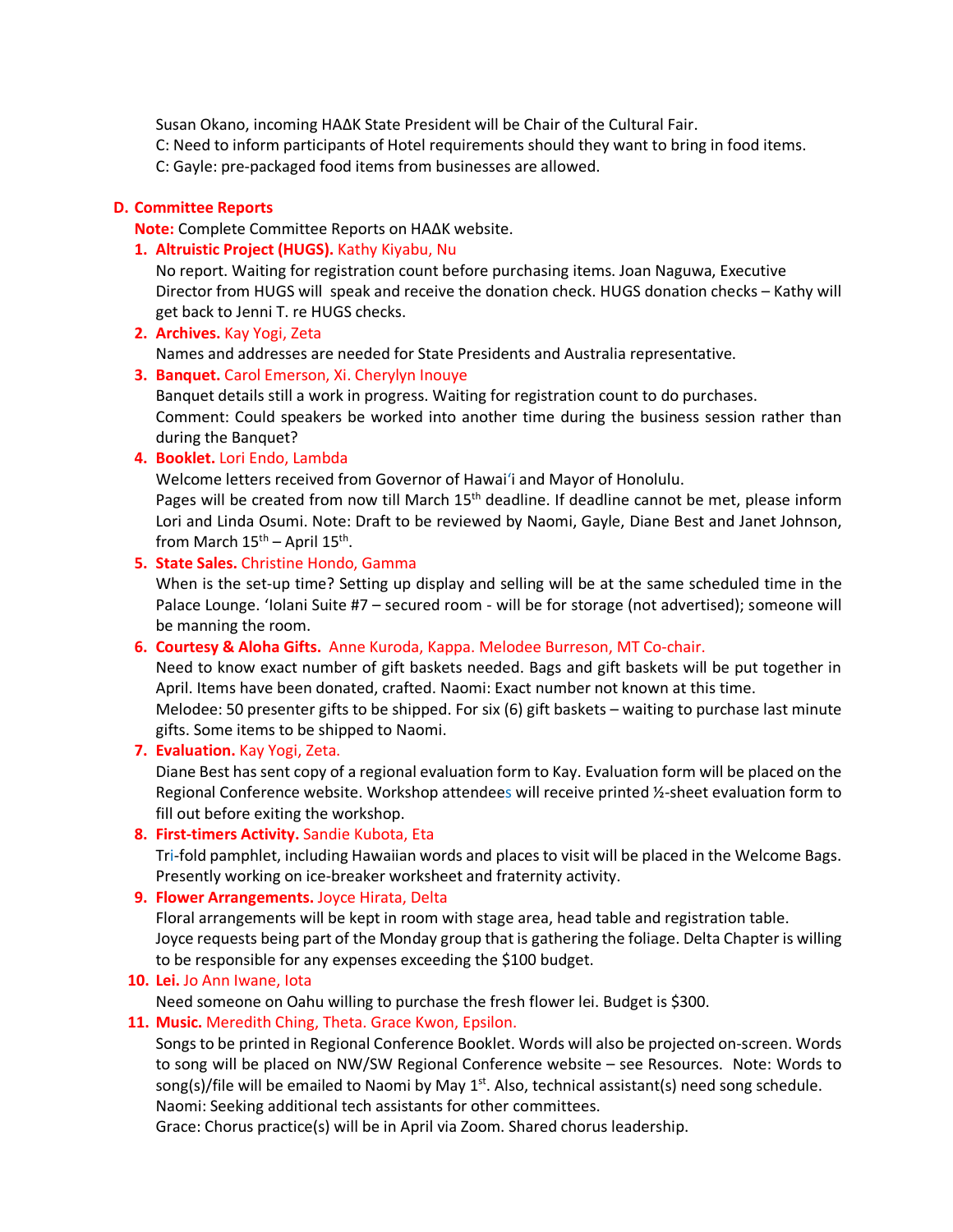Q: Since words to the songs will be up on the screen, should songs be printed in the booklet? A: Lori E. Following past regional conference booklets, songs were printed. Some songs are unique to Hawaiʻi. Booklet pages still not set – waiting to receive complete information for workshops, presenter information, etc.

Q: Are (live) mics needed for practices? If so, how many and what type of mics needed? Practices will be held in Tapa II and III. AV person/team will be present to assist. Note: Budgeted monies to create chorus booklets is available (to Booklet Committee) since chorus booklets will not be made.

#### **12. NW/SW IVP Reception.** Nadine Okazawa, Epsilon w/NW

Naomi: Waiting for names for placards. Once received, Naomi will send names to Nadine.

**13. NWR Luncheon.** Melodee Burreson, MT

No report.

#### **14. Photographers.** Kay Yogi, Zeta w/NW

Banquet Committee requests rescheduling Hawaiʻi photo-op to an earlier time. Kay is offering the first scheduled slot.

Note: Photo Release Form will be either at the registration table or emailed prior to the Regional Conference, filled out ahead of time and dropped off at registration.

#### **15. Pre-Post Conference Tours.** Melanie Mizusawa, Kappa

- a. Karen Victor is our kumu presenter creating the podcast for the Waikīkī Walking Tour.
- b. Monte of Royal Hawaiian Shopping Center has designed a custom-designed enhanced Waikīkī walking tour at Royal Hawaiian Shopping Center titled "A Visit with Princess Pauahi." Helumoa is the legendary land and surrounding area on which the Royal Hawaiian Hotel stands. Limit = 20 participants. Cost per participant = \$20. 3-1/2 hrs include hula, lei and bento lunch. (Note: The Hilton Hawaiian Village to Duke Kahanamoku statue walking tour is free.) Tour will be offered to all sisters – local and mainland - at the same time. April 12 is the deadline for the enhanced tour sign-up. No volunteers needed for the enhanced tour as Kaleo and her 2 former students will be there to assist. Next: Contact those who sign-up with additional information/reminders, if any.
- c. Kāhili, Kaleo Hanohanoʻs daughter will lead the Puʻu o Kaimukī Tour and talk about the cultural and historical significance of the area. (Note: Steep incline involved. No restroom facilities.)
- d. Kaleo helped with custom tours. Knows Kumu Kuʻuipo Kumukahi who will sing for us outside ʻIolani Palace as well as share Iolani Palace stories for approx. ½ hr. (Looking for location.) Then whole group will break into 3 tour groups and enter the Palace at intervals. While waiting outside, the other 3 kumu will talk about historical and cultural significance of surrounding areas of Palace. Interactive activities will be part of what the kumu do outside. Volunteer sisters/guides are needed to help outside the Palace. Sisters willing to help inside the Palace (total = 6) must be willing to pay the Kamaʻaina rate of \$11.95. A Volunteer Google form link is available on-line. Kaleo Hanohano, Alohilani Okamura and Miki Maeshiro are the kumu presenters for the areas outside Iolani Palace. 'Iolani Palace Tour is confirmed for June 4. Price = \$40 per person when registering. Kamaʻaina price for volunteers is \$11.95 (to Lori).

Revised budget request: For singer/storyteller, a \$50 honorarium.

April 2 is the deadline for sign-ups for field trips. Need to put (non-refundable) deposit down for ʻIolani Palace.

Minimum number of participants required for ʻIolani Palace and Puʻu o Kaimukī tours due to cost factors, i.e., bus, entrance fees, etc.

#### **16. Printing.**

Gayle reported that House of Photography will be printing our 32-page booklet. Cost is \$2.50 per booklet.

### **17. Registration/Treasurer.** NW/SW

Registration: Jenni Tomas reported 39 payments collected. Naomi reported 74 sisters registered.